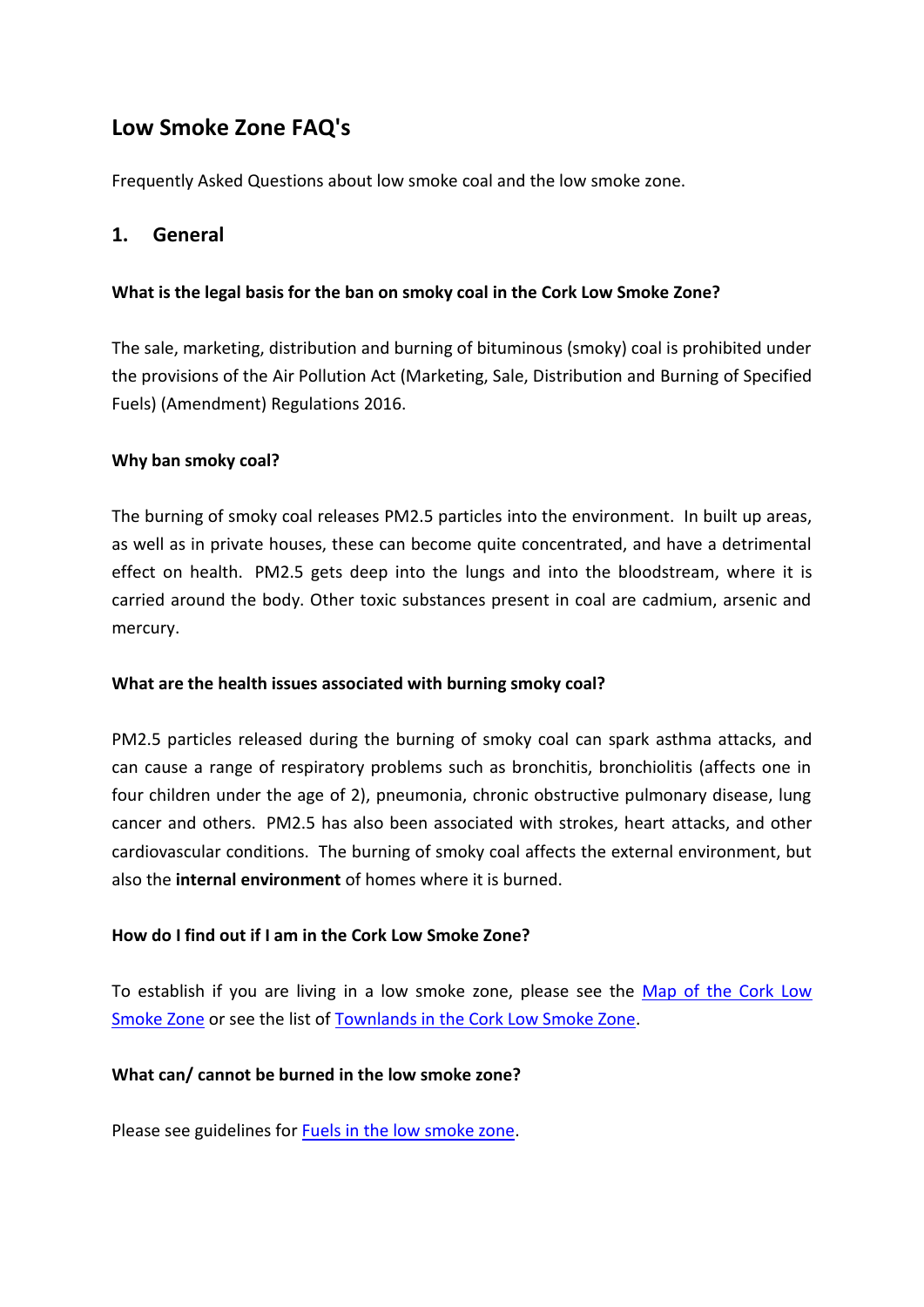# **2. Householder in the Low Smoke Zone**

### **Is it illegal to burn smoky coal in a low smoke zone?**

Yes, Article 6 of the Regulations prohibits the burning of smoky coal in the low smoke zone.

#### **What is "low smoke fuel"?**

Low Smoke fuel is a fuel which doesn't emit black smoke. Black smoke contains high levels of PM2.5, which is harmful to the environment and to human health. Low Smoke fuel emits some smoke while igniting, but when burning efficiently, emits very little smoke.

#### **Is "Low Smoke fuel" really smoke-free when burned?**

"Low Smoke fuel" emits some smoke when burned, especially in the initial stages before it reaches a high temperature. What it doesn't emit is "black smoke", which is high in toxins, including PM2.5, a particulate matter that is injurious to health.

#### **What may I burn in my home in the low smoke zone?**

You may burn any "low smoke fuel". You may burn "low smoke fuel" as well as untreated wood, turf, peat briquettes, dried wooden logs, wood pellets etc. Please see guidelines for [Fuels in the low smoke zone](Fuels%20in%20the%20low%20smoke%20zone.pdf)

#### **How do I know if my fuel is low smoke?**

All fuel which is sold as "low smoke coal" should come in sealed bags carrying the wording "SMOKELESS FUEL — Contents comply with the Air Pollution Act Regulations". If it is not at least printed with the word "Smokeless" you should not burn it. In addition to this you may burn turf, peat briquettes and wood, but not treated timber. Please see guidelines for [Fuels](Fuels%20in%20the%20low%20smoke%20zone.pdf)  [in the low smoke zone](Fuels%20in%20the%20low%20smoke%20zone.pdf)

#### **What may I not burn in my home?**

You may **not** burn bituminous coal, which is often marketed as "Polish Coal" or "Columbian Coal" or "Texan Coal" or "Russian Coal" or "Premium Coal" or "House Coal". In addition, you may not burn scrap timber which has been treated, painted, varnished, lacquered, glued, or had any substance added. You may burn wood logs/blocks. These should be dry,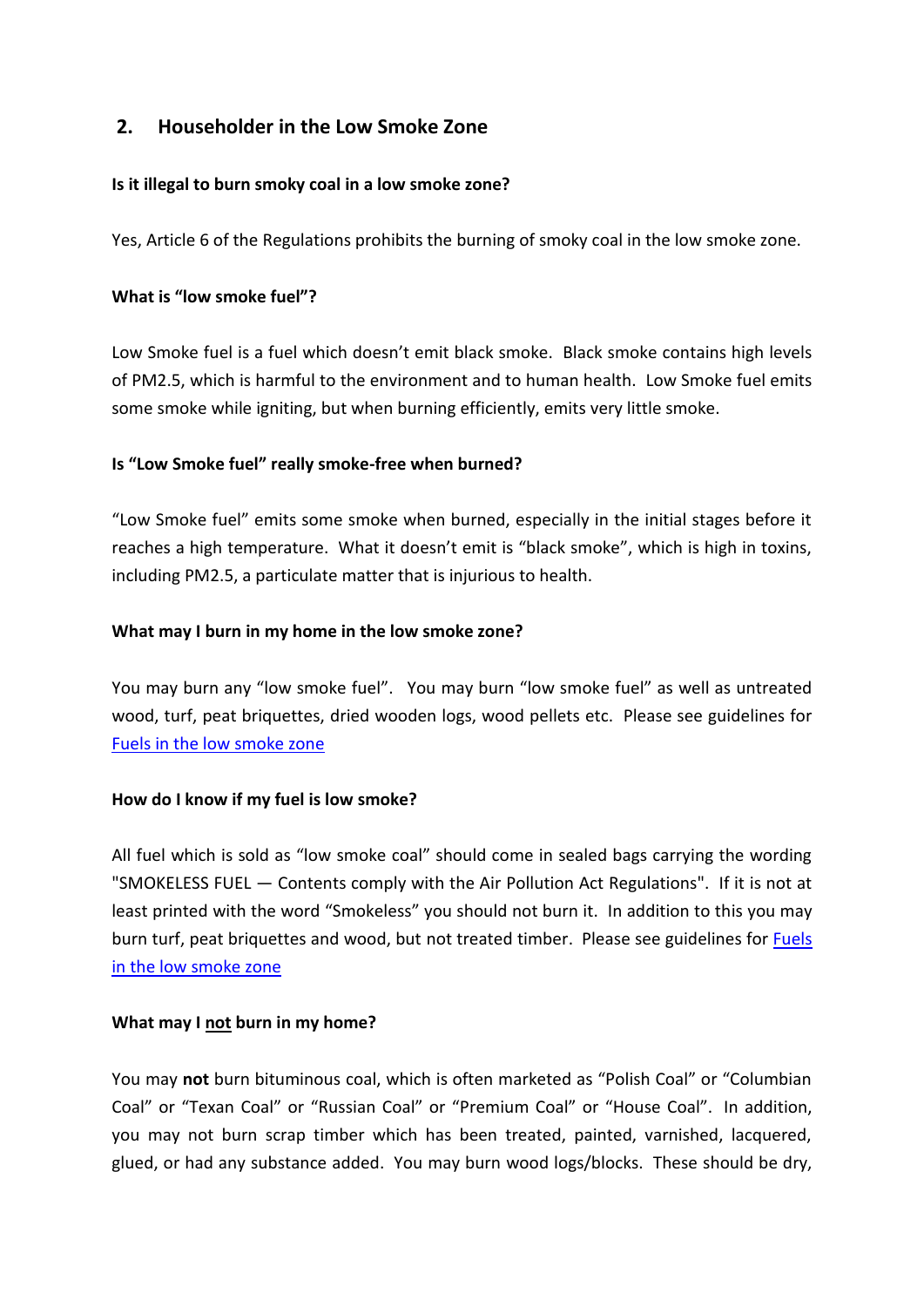to avoid excess emissions of creosote, which can build up in your chimney and lead to chimney fires. A creosote chimney fire can burn hot enough to crack a chimney flue or even the chimney breast.

# **NOTE: It is an offence (regardless of whether you live inside or outside the low smoke zone) to burn domestic waste.**

#### **Is it true that low smoke fuel products are more difficult to light than Polish coal?**

Low Smoke fuel will take slightly longer to light than Polish coal, but the method is the same. Start with firelighters and kindling. How much kindling you use will depend on your fuel. If you are using peat or timber briquettes or turf as a starting fuel you will need less kindling. Avoid loading your fire with low smoke fuel until the fire has started burning well. This allows plenty of air to rise through the fire in the initial stages. Generally, union nuggets will catch fire more quickly than ovoids (see [Fuels in the low smoke zone\)](Fuels%20in%20the%20low%20smoke%20zone.pdf)

#### **I've been told that low smoke fuel gives less heat than bituminous coal. Is this true?**

There are several types of "low smoke fuel", of varying qualities, just as there are several types of bituminous coal. There are large ovoids, small ovoids, large lignite briquettes (Union Nuggets), small ovoids and pet coke. For more on fuel types see [Fuels in the low](Fuels%20in%20the%20low%20smoke%20zone.pdf)  [smoke zone.](Fuels%20in%20the%20low%20smoke%20zone.pdf) Some fuels are more suitable for open fires, while others are more suitable for enclosed appliances such as stoves. With the right type of low smoke fuel for your fire or stove, there is no reason why your heat output can't match that of a bituminous coal fire. If in doubt, ask your local fuel merchant for advice.

# **Low smoke fuel is more expensive than bituminous coal. How can it be cost-effective to burn it?**

Yes, low smoke fuel is generally a bit more expensive to buy. However, if you are burning the right mix of low smoke fuel, your fire can burn as hot, and for longer, than the cheaper bituminous coal, thereby being more cost-effective in heating your home in the long term.

## **I've noticed that my low smoke fire doesn't have the comforting flame of a smoky coal fire.**

This is true; generally speaking, there is less flame from low smoke fuel than from bituminous coal. You can add lignite nuggets, turf or wood for extra flame, but you will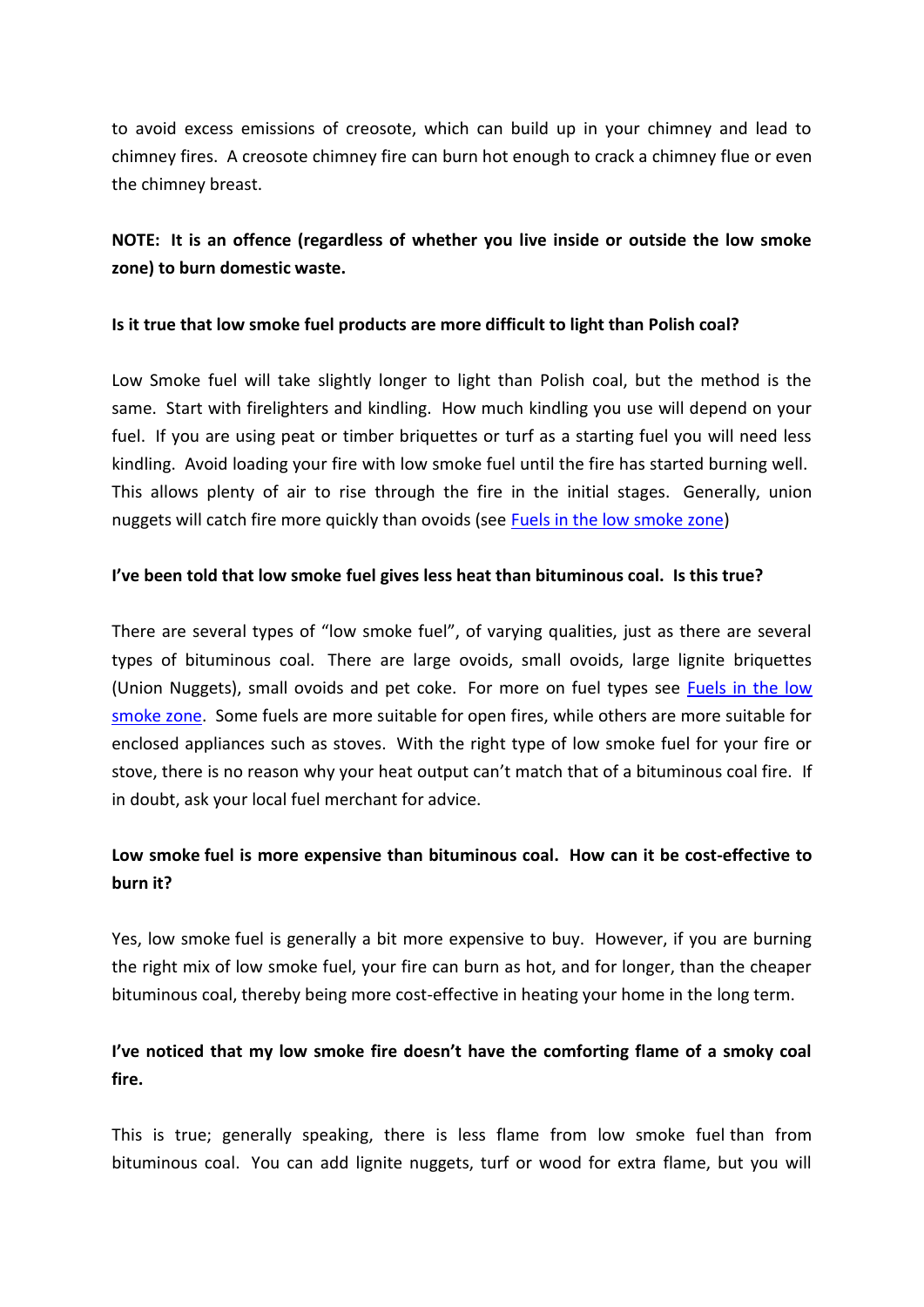reduce the heat output by a small amount. However, if you keep in mind that you are safeguarding your family's health and that of your neighbours by burning low smoke fuel, this is a small price to pay.

### **Should I report my neighbour is he/she is burning smoky coal?**

Yes. Your health and that of your neighbours is at risk from your neighbour's smoky coal. The burning of smoky coal in the low smoke zone is a selfish, anti-social act, which should be reported.

#### **How can I be sure that my neighbour is burning low smoky fuel?**

This is best judged on a calm day when the fire has been burning for some considerable time. If your neighbour's chimney smoke is considerably blacker and thicker than other chimneys, then smoky coal may be the cause. However, this can also be caused by a dirty chimney. If you are living in the low smoke zone, you may in time come to notice that smoky coal has a distinctive smell. If a coalman is seen delivering smoky coal in the low smoke fuel zone, or selling any fuel while carrying smoky coal on his truck, the number of the truck should be reported, along with the name of the delivery person and the address of the customer if possible.

### **Do Council employees call to private houses to inspect the type of fuel burned?**

Yes. If a person authorised under the 2012 Regulations suspects that smoky fuel is being burned at a private house in the low smoke zone, that person may call to investigate, and may ask you to show a sample of the fuel you are burning.

### **How will I know if a person calling to my home is genuinely a Cork City Council employee?**

Any person authorised under the Regulations will identify himself when making an inspection, and will show you an official identification card. If you are unsure, you may ask the person to give you a telephone number which you can contact to verify that he is genuine. An authorised person will not ask to enter inside your house.

### **What if I refuse to cooperate with an authorised person of the local authority?**

To obstruct an authorised person in the performance of his duty is an offence under the Regulations.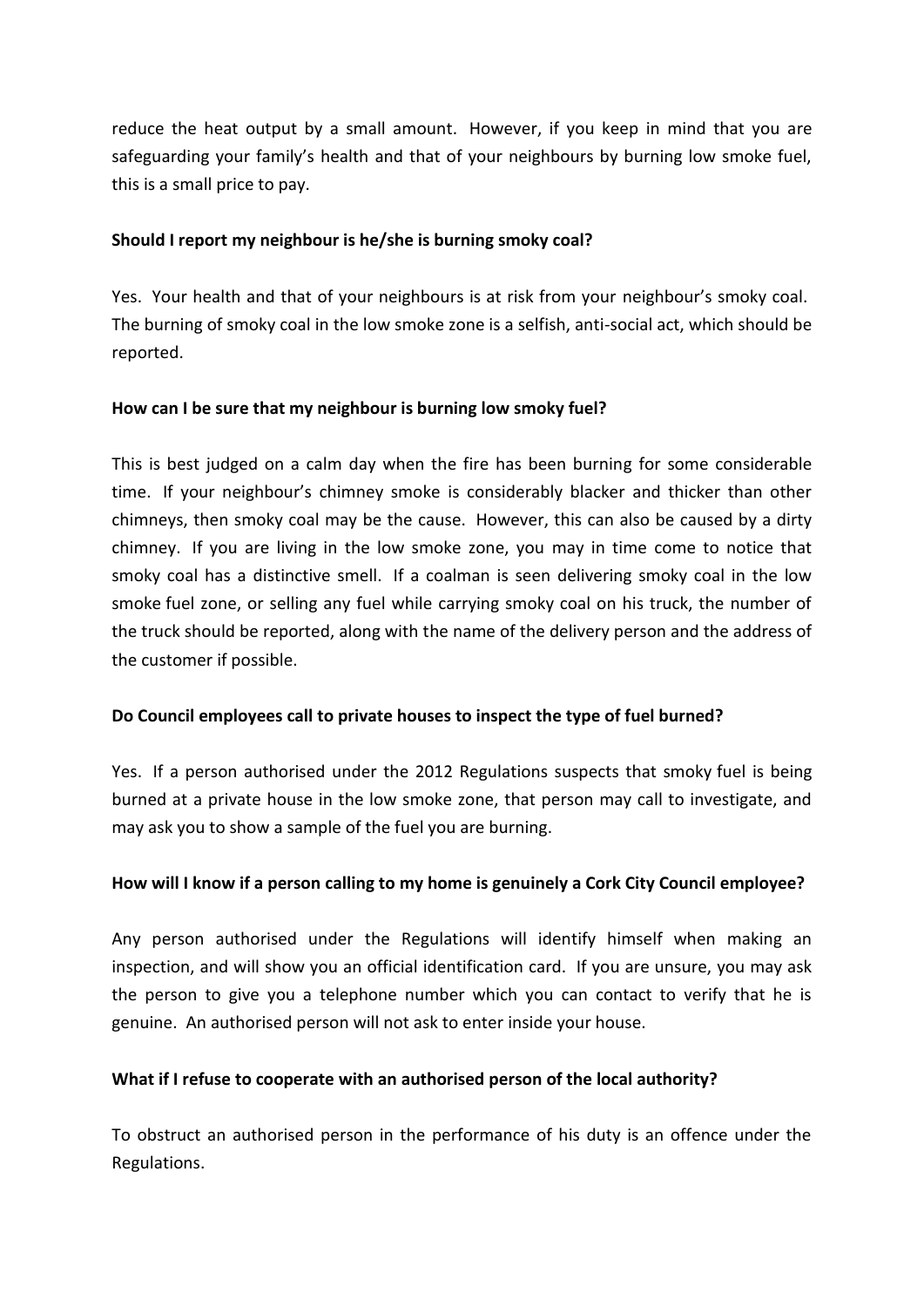# **3. Fuel Retailer/Supplier in the Low Smoke Zone**

#### **Is it illegal to sell smoky coal in the low smoke zone?**

Yes, Article 5 of the Regulations prohibits the marketing, sale and distribution of smoky coal within a low smoke zone, even to customers living outside the zone.

#### **If I retail within the low smoke zone, may I store bituminous coal on my premises?**

Yes, but only if you hold it for delivery to customers at addresses outside the low smoke zone. It should not be in view of customers, as this constitutes "marketing". You may not have signs at your premises advertising the bituminous coal. You must record all deliveries of bituminous coal to addresses outside the low smoke zone, and you must be carrying at least one metric tonne when you leave the depot.

# **If I retail within the low smoke zone, may I sell bituminous coal to a customer who can prove that he/she lives outside the low smoke zone.**

No. A customer living outside the low smoke zone may phone you and place an order for bituminous coal, and you may deliver it to them. The complete transaction must take place outside the low smoke zone. You must record all deliveries of bituminous coal to addresses outside the low smoke zone, and you must be carrying at least one metric tonne when you leave the depot.

# **Are there any circumstances wherein I can sell or give a bag of bituminous coal to a customer at my premises in the low smoke zone?**

No, there are absolutely no exceptions.

# I**f I am delivering low smoke fuels in the low smoke zone, can I carry bituminous coal on my vehicle for later delivery outside the low smoke zone?**

No. It is an offence to make any sales of any fuels in the low smoke zone while at the same time carrying bituminous coal on the vehicle. On-the-spot fines will be issued to anyone found selling in the zone with bituminous coal on board.

#### **Is it an offence to drive through the low smoke zone with bituminous coal in my vehicle?**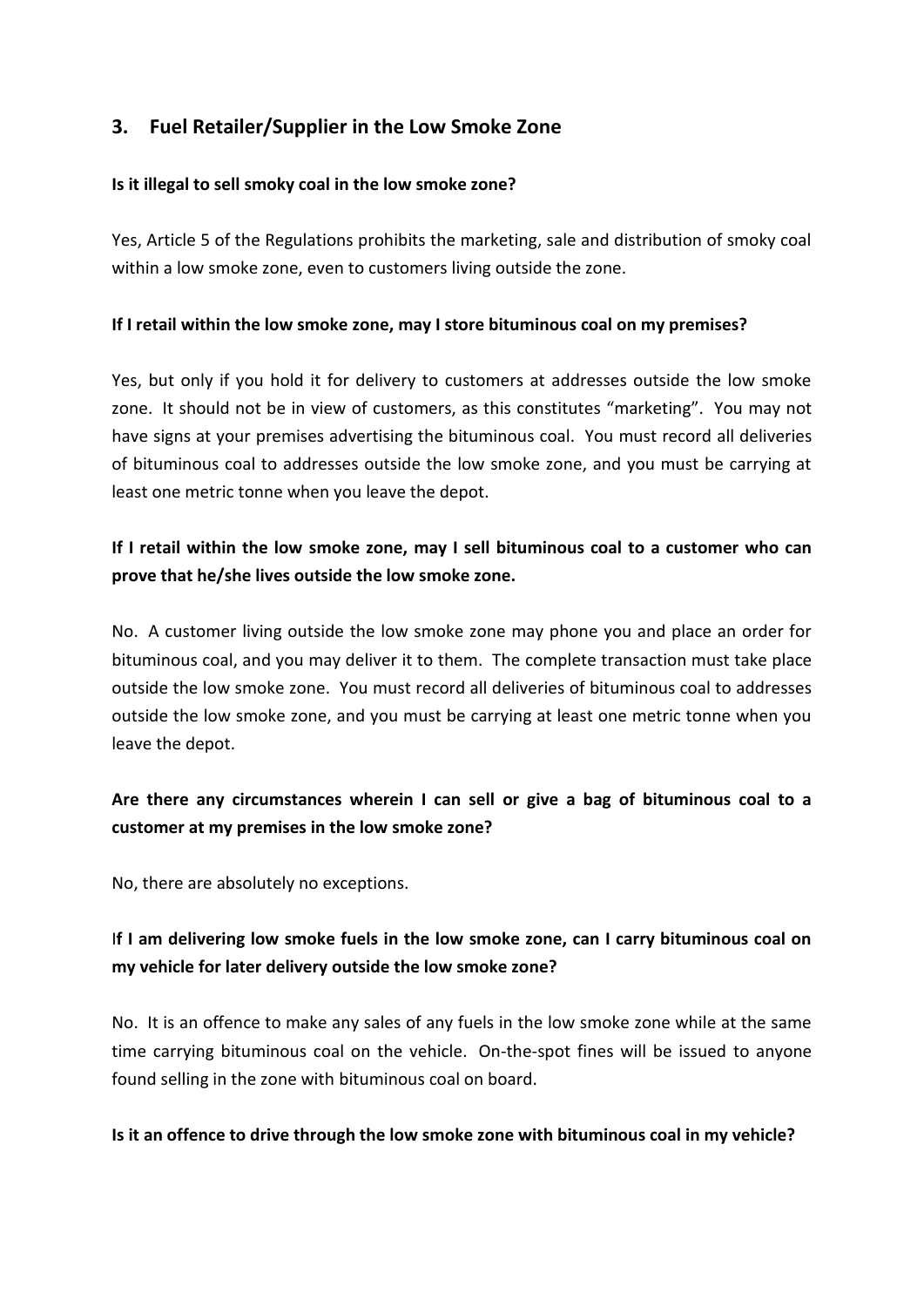Not if this coal is destined for addresses outside the low smoke zone. However, you must have started your journey with a minimum of one metric tonne on board, and you must have records of the quantity of each type of fuel on board, and the names and addresses of customers to whom it will be sold. You may not stop to make any sales within the low smoke zone. All sales dockets must be kept for inspection by your local authority.

**The Regulations state that, if I travel through the low smoke zone with bituminous coal on my truck, there must be at least one metric tonne on board, with a destination outside the low smoke zone. If I am returning from a delivery with only a few bags of bituminous coal on board, do I risk prosecution?**

No. Not as long as your records show that you began your outward journey with at least a metric tonne on board, and you have records of all sales made since then.

# **I retail outside the low smoke zone. Do I have to establish the addresses of customers to whom I sell bituminous coal?**

No. It is an offence to burn bituminous coal in the low smoke zone. Your customer commits an offence if he/she brings it back into the low smoke zone to burn, but it is not your responsibility to establish where your customers live if you are operating outside the zone.

### **I retail outside the low smoke zone. Are there any restrictions on the coal I sell?**

Yes, the coal you sell must contain less than 0.7% sulphur, and must comply with some recognised standard such as Swift-7. It must be **supplied** to you by a supplier who is registered with the EPA, and you must hold certification that it is compliant.

# **What powers does an "authorised person" of the local authority have in respect of a commercial operation?**

A person authorised under the Regulations may inspect any premises or vehicle used in connection with the sale or distribution of fuel. He may also inspect all relevant documentation, take samples of fuel, and require such information from any person on the premises or vehicle as the authorised person considers necessary.

# **How will I know if a person wishing to inspect my premises or vehicle is genuinely a Cork City Council employee?**